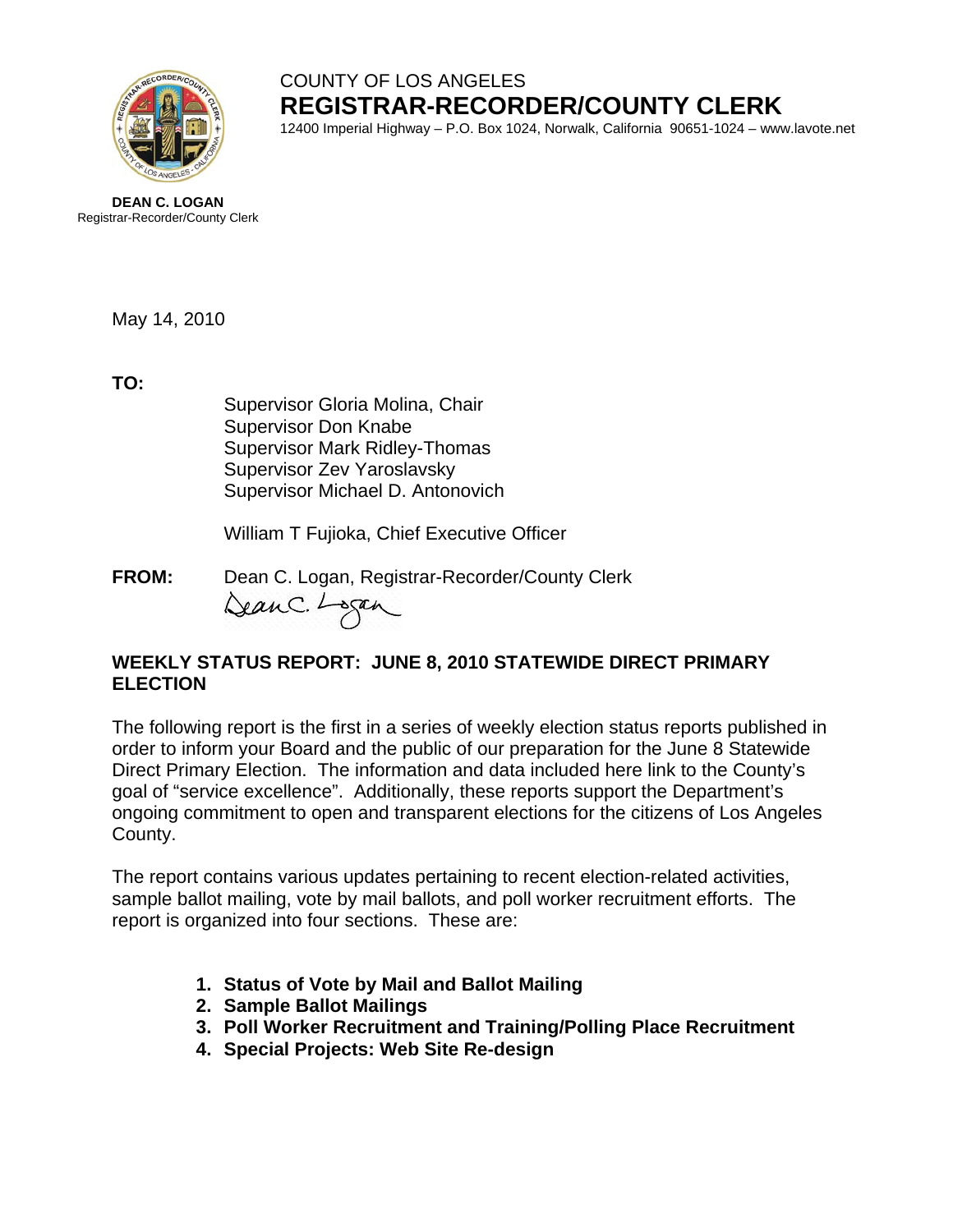## **2. Status of Vote by Mail and Ballot Mailing**

We began our Vote by Mail operation on April 2, the first day we received electronic requests for Vote by Mail applications. We began mailing ballots to Permanent Vote by Mail voters on March 26. To date, we have received 684,796 applications for Vote by Mail ballots and we have mailed 267,199 ballots to voters. We have received 2,442 returned ballots.

**It is important to note that voters have until 7 days before the election to request a Vote by Mail ballot. For this election, that date is June 1, 2010.** Request forms are available on the back cover of the Official Sample Ballot booklet or online at [www.lavote.net](http://www.lavote.net/). Voted ballots must be received by our office or returned at any polling place in the County by the 8:00 p.m. close of polls on Election Day. Postmarked envelopes are not accepted.

#### **3. Sample Ballot Mailings**

Mailing of the Official Sample Ballot booklet began on April 29<sup>th</sup> and will continue through May 18<sup>th.</sup> The mailing has continued smoothly, in part due to the cooperation of the United States Postal Service (USPS). Mailings of this magnitude often present challenges. Our partnership with the USPS has helped to improve the timely delivery of election materials.

 We have mailed **2.4** million Sample Ballot booklets to voters across Los Angeles County. Sample ballots are also available online through our poll look up feature on [www.lavote.net](http://www.lavote.net/).

## **4. Poll Worker Training and Recruitment/Polling Place Recruitment**

#### **Training:**

Poll worker training for both Inspectors and Clerks commenced last weekend. Training sessions will be held throughout the County until June 1, 2010. During this period the RR/CC Poll Worker Training Unit will conduct **265 trainings**.

#### **Polling Places:**

Polling place recruitment for the June 8 election is complete. Over the next few weeks, staff will work with polling place contacts to ensure that all 4,822 locations will be open and operable on Election Day.

**NOTE:** We consider parking, handicapped accessibility, and availability when we evaluate and select polling places.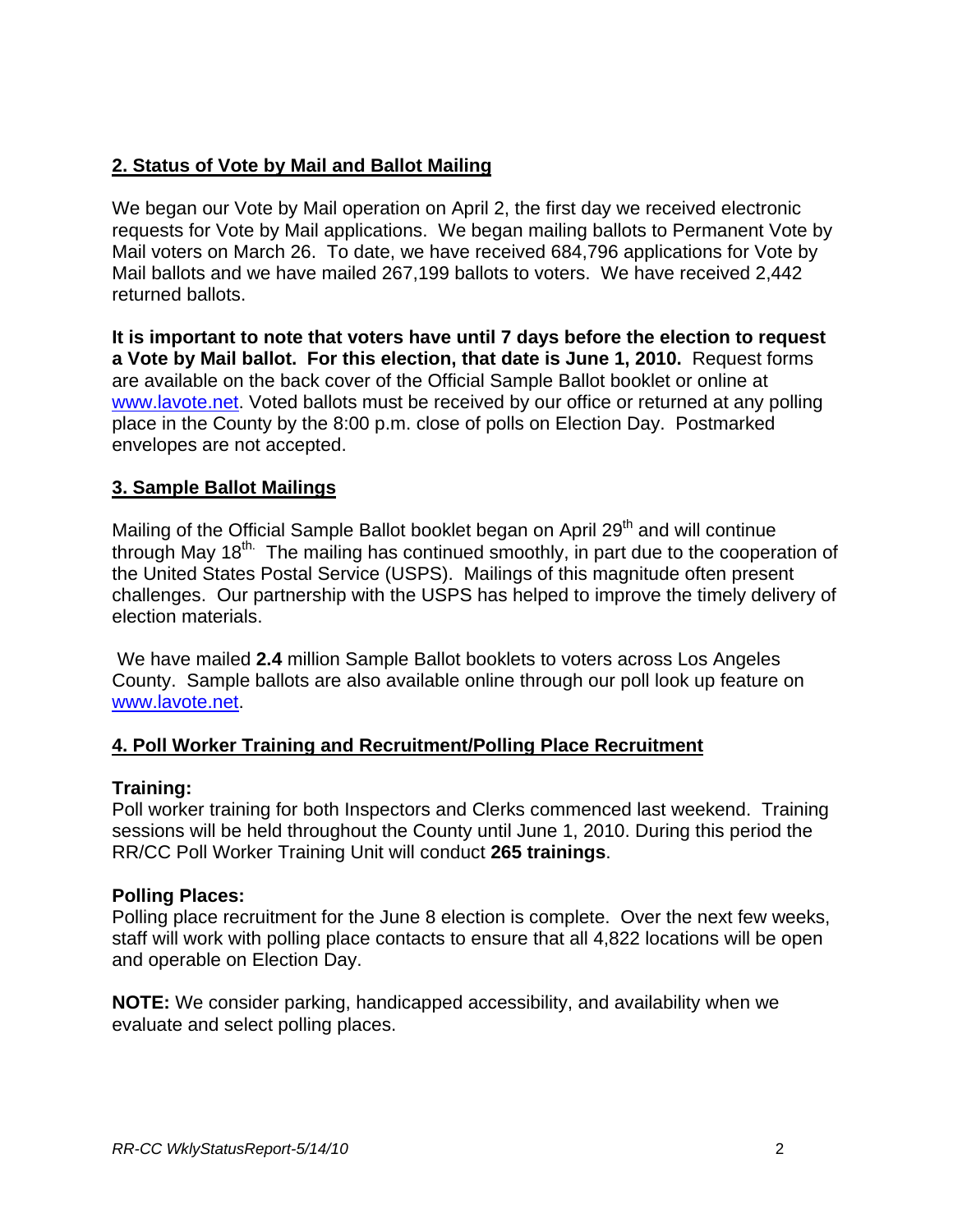#### **Poll Workers:**

We require over 20,000 clerks, Inspectors and Coordinators to staff our 4,822 polling places. Our recruitment efforts began on March 10, 2010 and we are nearly finished with this process.

| <b>Poll Worker Recruitment Report</b><br>June 8, 2010 Statewide Direct Primary Election |        |        |           |        |               |
|-----------------------------------------------------------------------------------------|--------|--------|-----------|--------|---------------|
|                                                                                         | 14-May | 21-May | $28$ -May | 5-June | <b>Totals</b> |
| <b>Inspectors</b>                                                                       |        |        |           |        |               |
| Required                                                                                | 4,822  |        |           |        |               |
| Recruited                                                                               | 4,783  |        |           |        |               |
| Outstanding                                                                             | 39     |        |           |        |               |
| <b>Clerks</b>                                                                           |        |        |           |        |               |
| Required                                                                                | 14,466 |        |           |        |               |
| Confirmed                                                                               | 12,131 |        |           |        |               |
| Outstanding                                                                             | 2,335  |        |           |        |               |
| <b>Special Recruitment</b>                                                              |        |        |           |        |               |
| <b>County Employees</b>                                                                 | 3,317  |        |           |        |               |
| <b>Bilingual PW</b>                                                                     | 3,773  |        |           |        |               |
| <b>Students</b>                                                                         | 2,813  |        |           |        |               |

## **5.Special Projects: Web Site Re-design**

We are happy to announce that our new and improved web site enhancements will be complete in the next few weeks. The web site offers easy access to the Department's online services and has been re-designed to be a simple, clear and user-friendly site (see Appendix 1).

In the future, our entire site will be redesigned based on the current format. Trends show that as we improve our online services, more customers utilize them. For example, we designed and implemented our Voter Registration Lookup function in 2008. Partly due to our social media improvements, the function is being used more than ever before (See Appendix 2)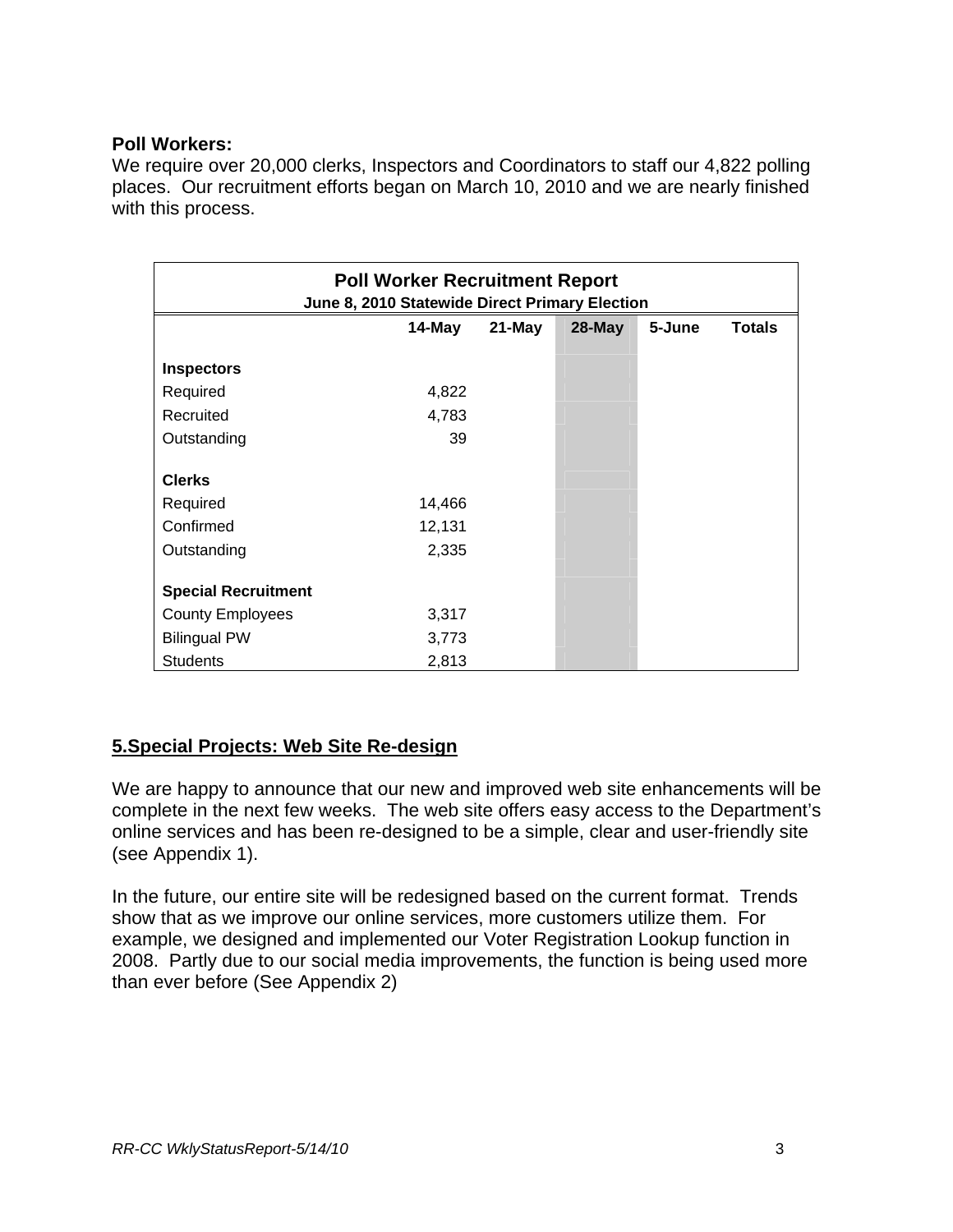## **APPENDIX 1 Web Site Redesign**

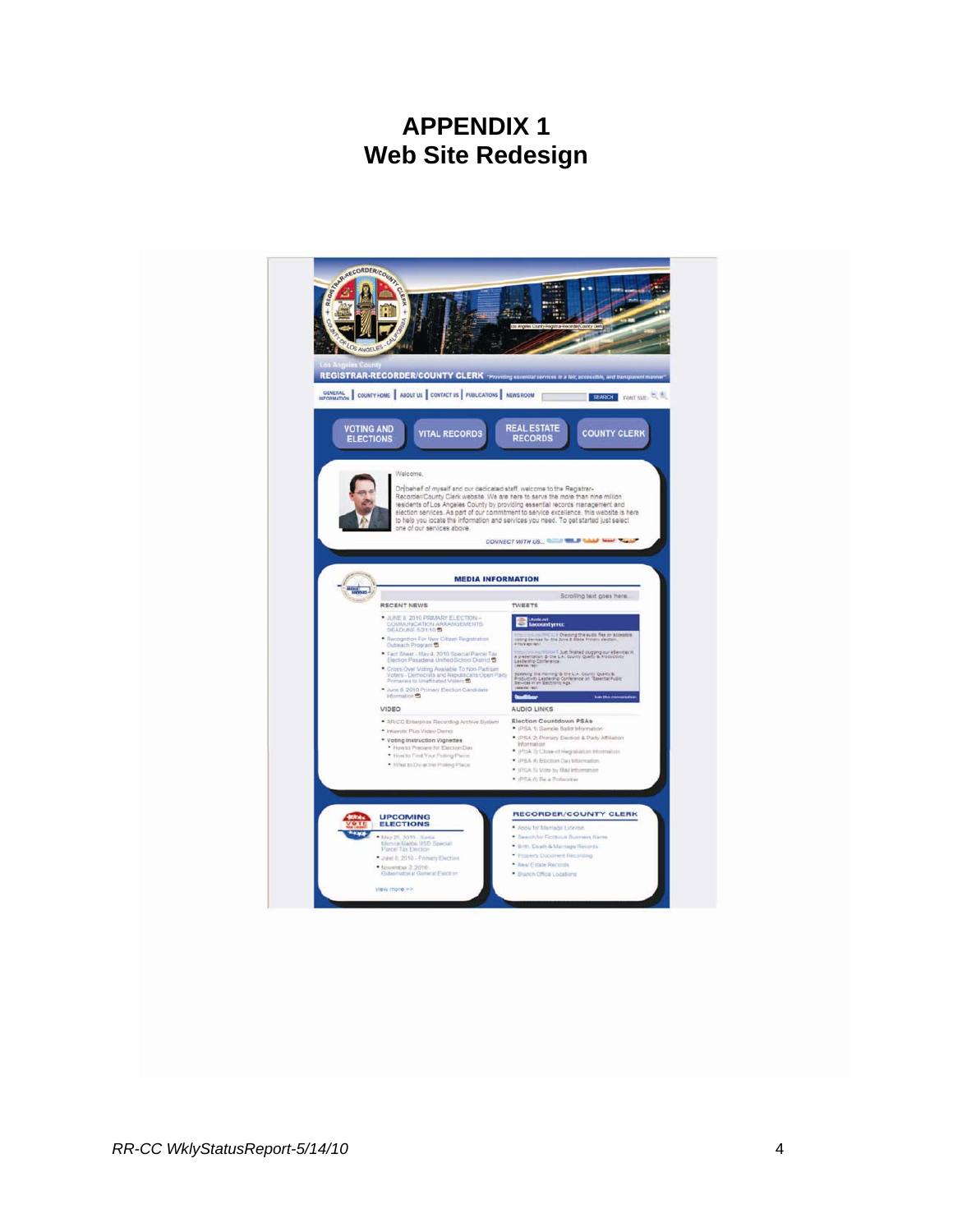